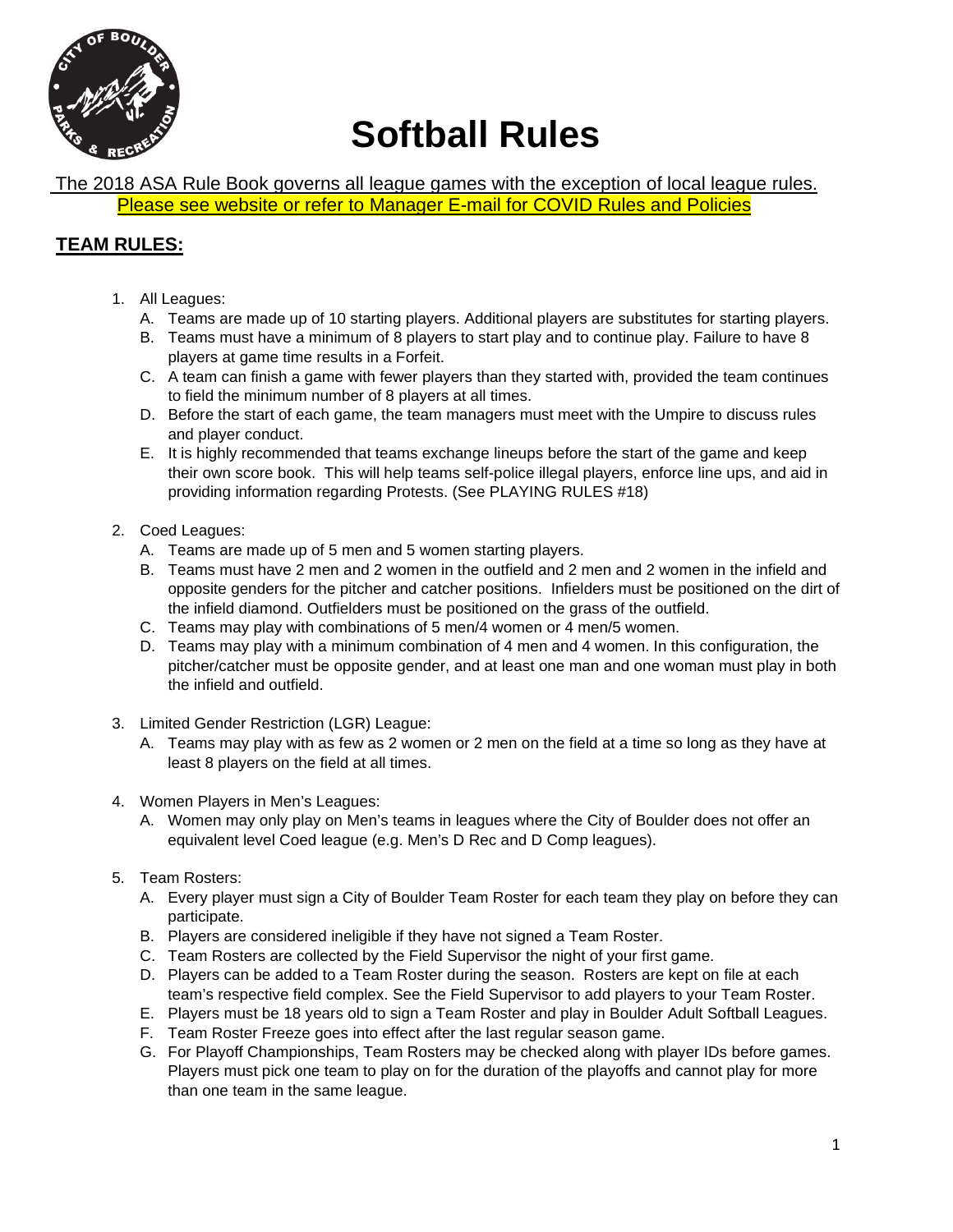## 6. Pick-up Players:

- A. In order for teams to have enough players to start or continue a game, a team may "pick-up" players for a single night's games. The "pick-up" player must have signed some team's Team Roster in order to play (i.e. - they must already be a player "in the league").
- 7. Team Conduct:
	- A. Team Managers are responsible for the conduct of their team while in the dugout and on the playing field. The Umpire or the Field Supervisor will direct conduct violations to the Team Manager to be corrected before play resumes.
	- B. Teams must remain inside the dugout while at bat with the exception of the base coaches, the batter and the on-deck batter.
	- C. No alcoholic beverages are allowed on the field at any time.
	- D. No animals are allowed inside either Stazio Fields complex. No animals are allowed in the dugouts or on the fields at any time at Mapleton Fields complex
	- E. It is each team's responsibility to clean up after themselves after each game. All trash should be thrown away and all cans recycled. Teams that don't pick up after themselves will be warned once and then fined \$50.00. The fine must be paid before the team's next game, or the game will be a Forfeit.

# **PLAYING RULES**

- 1. Game Timing: All games start with 55 minutes on the clock, and counts down to zero. The Umpire will start the game clock immediately after meeting with the Team Managers before the game.
- 2. Games scheduled for 6:00pm only: If one team does not have the minimum 8 players to start the game, and the opposing team has 8 or more players, the opposing team has the option of accepting an immediate Forfeit. Alternatively, the game clock will start and a 10-minute grace period will be allowed to field enough players. Failure to field 8 players within the 10 minutes results in a Forfeit.
- 3. The Field Supervisor may move a game to a different field, or may switch Home and Away teams, or switch Umpire assignments, in order to help keep scheduled games on time.
- 4. Pitch Count:
	- A. All batters start with a count of 1 ball and 1 strike.
	- B. On the 3rd strike, the batter is allowed 1 foul ball. The next foul ball is an out. (Courtesy Foul Rule)
- 5. Substitutes for Starting Players:
	- A. Additional players over the starting 10 players may hit anywhere in the batting order.
	- B. Additional players over the starting 10 players may substitute freely into defensive positions at any time in the game.
	- C. If a player takes a defensive position in the field, they must hit in the batting order.
	- D. If a player must leave the game, no automatic out is called for their position in the batting order.
- 6. Courtesy (Pinch) Runners:
	- A. The Courtesy Runner must be the most recent batter of the same gender in the batting order who is not on base when the substitute is requested.
	- B. A Courtesy Runner must report to the Umpire.
	- C. D Leagues: One Courtesy Runner allowed per inning.
	- D. E Leagues: Unlimited Courtesy Runners are allowed.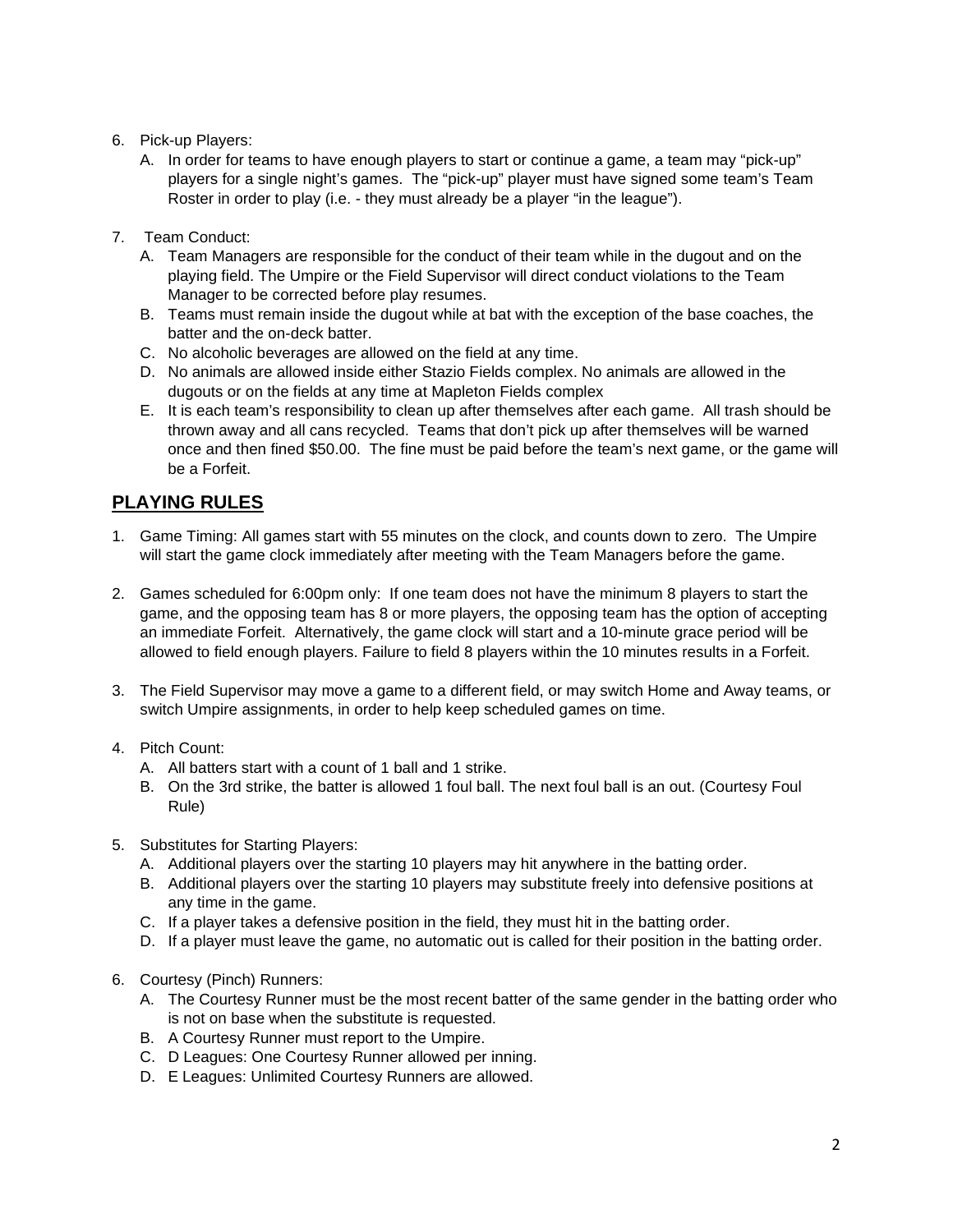- E. LR Leagues: If all players of one gender are on base, and no teammate of same gender is available and a pinch runner is needed, the pinch runner may be of the opposite gender.
- 7. Catchers box: No chalked catcher's box will be drawn on the field.
	- A. The catcher must be positioned behind the strike mat and within the outer boundaries of the batter's boxes before a legal pitch can be delivered.
	- B. The catcher shall not reach over the strike mat with either their glove or hand.
	- C. A catcher's putout may be made by fielding a foul fly hit by a batter. The foul fly must have "a perceptible arc", but there is no restriction on the height or direction of the foul fly.
- 8. Home Run Limit Rule (per team)

|                 | Stazio               | East Mapleton        |
|-----------------|----------------------|----------------------|
| Men's D Comp    | 4 Homeruns per game  |                      |
| Men's D Rec     | 3 Homeruns per game. |                      |
| Men's E Comp    | 2 Homeruns per game. |                      |
| Men's E Rec     | 1 Homeruns per game. |                      |
| Women's         | Unlimited            | Unlimited            |
| Coed/LGR D Rec  | 3 Homeruns per game. | 4 Homeruns per game. |
| Coed/LGR E Comp | 2 Homeruns per game. | 3 Homeruns per game. |
| Coed/LGR E Rec  | 1 Homeruns per game. | 2 Homeruns per game  |

- A. Any player who hits a Home Run over the fence after their team has reached the designated Home Run limit will be awarded an out. The ball is dead and no runners may advance.
- 9. Complete Game:
	- A. A game is complete when 7 innings have been played, or at the end of the inning when the game clock time expires.
	- B. During severe weather, the Field Supervisor may shorten a Complete Games to 5 innings.
	- C. Incomplete games (those under 5 completed innings) will start over when rescheduled.
- 10. Run Ahead (Mercy) Rule: Games will be considered complete if the run spread is:
	- A. 15 runs after 4 innings or 10 runs after 5 innings.
	- B. The Umpire has the right to call the game, if either team intentionally hastens or delays the game to avoid the Run Ahead rule. The team that hastens/delays is charged with a Forfeit of the game.
- 11. Extra Inning Rule: For games tied after the game clock expires and games tied after 7 innings:
	- A. Batters begin with a 2 ball 2 strike count, with one courtesy foul allowed.
	- B. The first extra inning begins with the last player who batted in the previous inning on 2nd base with no outs.
	- C. Subsequent extra innings begin with the last player who batted in the previous inning on 3rd base with no outs.
- 12. **The winning Team Manager must sign the Umpire's game card at the completion of each game at all fields.**
- 13. Women's League Rules: Women's leagues use a smaller 11" ball with a .52COR/300lb comp.
- 14. Coed League Rules:
	- A. The team Batting Order always alternates female batters and male batters. Either gender may bat first.
	- B. All females batters bat in a set order. All male batters bat in their set order. The female batting order and the male batting order alternate to form the team Batting Order.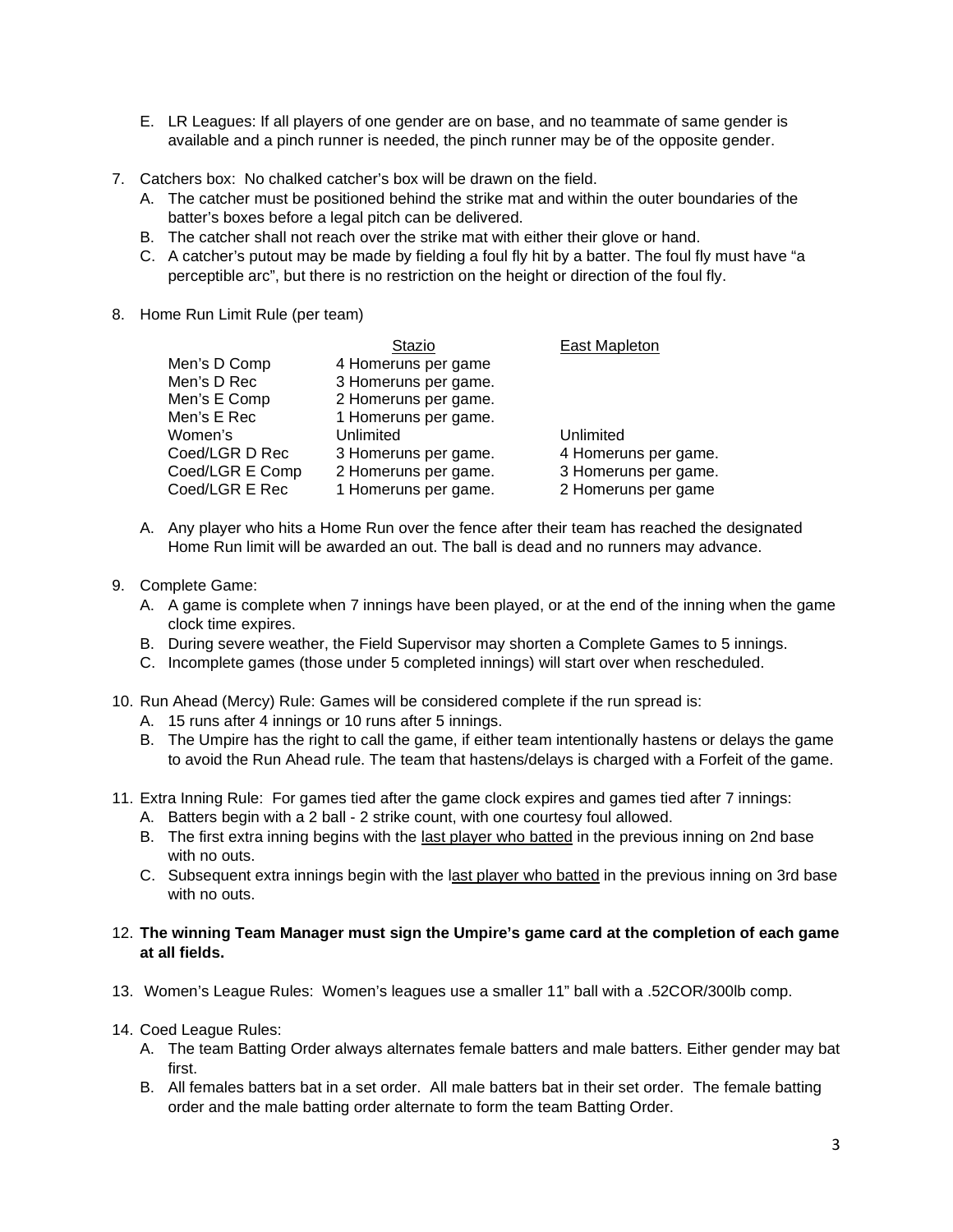- C. A walk to a male batter results in a two-base award. The next batter, a female will bat. If there are 2 outs, the female batter has the option to walk or bat.
- D. When a female is at bat, all outfielders must stand behind the outfield restriction line (at 175') until contact is made with the pitch.
	- i) First violation results in a warning; an additional violation by the same player results in a one base award or the result of the play, whichever is greater.
- 15. Limited Gender Restriction (LGR) League Rules:
	- A. The team batting order must remain constant and does not need to alternate sexes.
	- B. Walks are always one base.
- 16. The following are ASA Rules that Umpires have been instructed to pay close attention to:
	- A. Rule 8, Section 2, M: Batter-runners must use the 1st base orange safety bag
	- B. Rule 4, Section 9: Any player actively bleeding must leave the field until it is stopped.
	- C. Rule 8, Section 7, Q and Rules Supplement 13: Defensive players may not block a base or home plate while waiting for possession of a throw. Runners must avoid collisions whether the defensive player has possession of the ball or not.
- 17. Protests: **Protests are not allowed on judgment calls**. If protesting a game, all of the following must be completed:
	- A. The Team Manager must notify the Umpire at the time of the protested rule enforcement. Protests are not valid if play continues past the enforcement of the rule in question.
	- B. The following information must be recorded: the score, inning, outs, players on base, batter gender, and the count on the batter.
	- C. Submit a typed (or e-mailed) protest explanation of the protest and the specific rule in question and submit to the Sports Office by 5:00 pm the next working day.
	- D. A \$25.00 protest fee must accompany the typed protest. If the protest is upheld, the \$25.00 fee will be refunded. If the protest is denied, the \$25.00 fee is deposited in the general fund.
	- E. The protest will be ruled on as soon as possible.
- 18. Forfeits:
	- A. Non-appearance Forfeit: When a team fails to show up for their assigned game without notification. The team must pay a \$25.00 fee prior to participating in their next scheduled game. Exception: If a team has to Forfeit, the team MUST contact the Sports Office at 303-413-7465 AND the opposing Team Manager by 4:00 pm the day of the game or by 2:00 pm on Friday for games played on the weekend. If notified properly, there will be no forfeit fee charged.
	- B. If a team has 3 Forfeits, that team is dropped from the league and opponents' remaining games will be rescheduled.
	- C. All fines can be paid by calling the Program Coordinator.
	- D. Forfeited games that are later canceled due to weather will be rescheduled rather than Forfeited.

## 19. Ejections:

- A. Foul or abusive speech, objectionable music, excessive or dangerous behavior, including excessive intoxication, or abuse of the facilities may result in removal from the City of Boulder facilities and a one game suspension.
- B. Upon notification of ejection from a game for any reason, the following procedure will be followed:
	- i) The game will be interrupted; the game clock will continue to count down the game time.
	- ii) The ejected participant will gather their equipment from the dugout and leave the facility.
		- (1) At the Stazio Field complexes, this requires the participant to be in the parking lot, beyond the complex's main entry fences.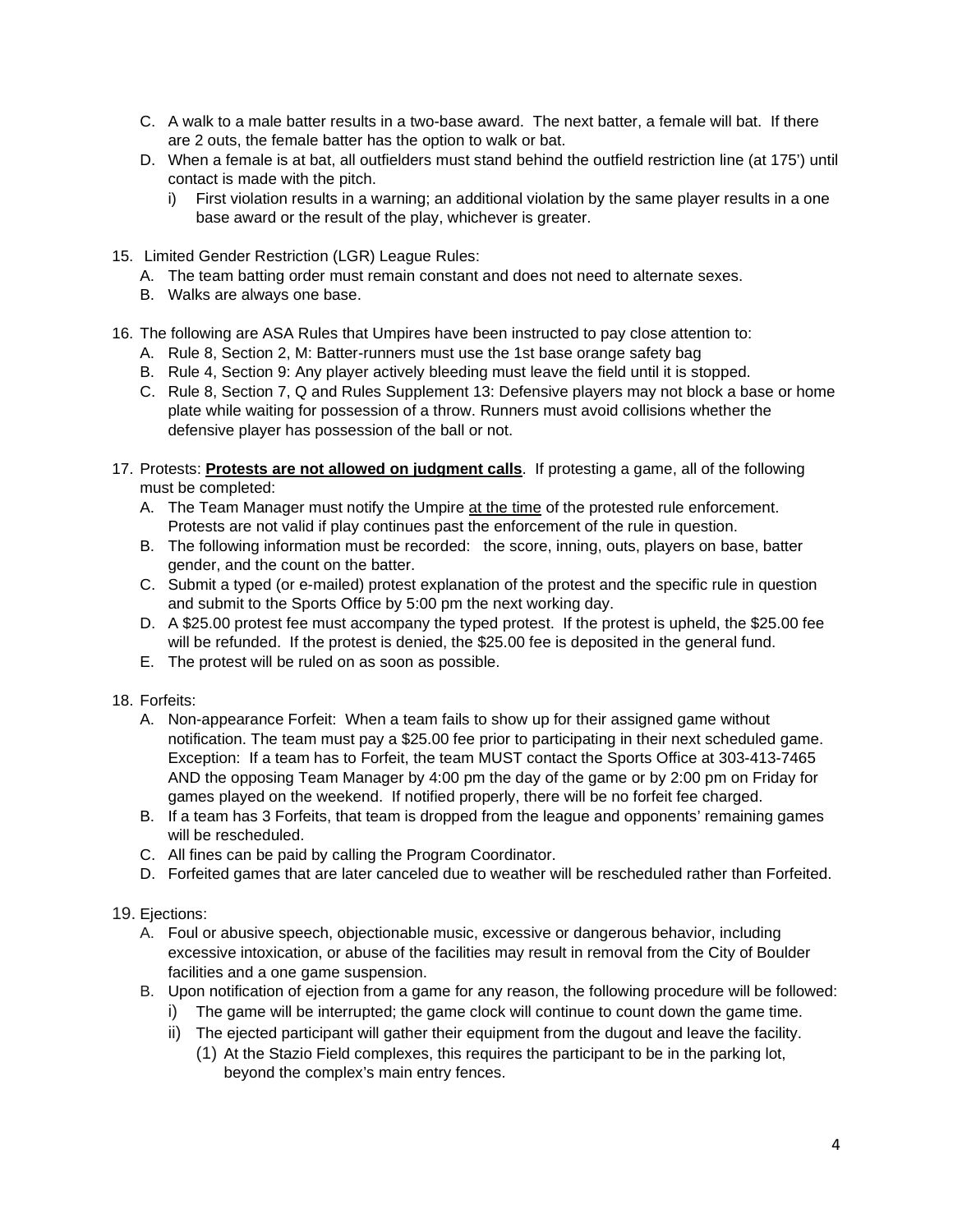- (2) At the Mapleton Field complex, this requires the participant to be outside the sidewalks surrounding the facility.
- iii) The participant's Team Manager will meet with the Umpire while the participant is exiting the facility.
- iv) The Umpire is required to record the ejected participant's name on the game card and have the Team Manager sign it.
- C. The ejected participant must not have any further interaction with the game from which they were ejected.
	- i) A violation may result in either the Umpire or the Field Supervisor declaring a Forfeit for unsportsmanlike conduct.
- D. Failure to comply with an ejection can result in suspension for the remainder of the season. Further penalties can include, but are not limited to, fines, suspensions, or removal from the league.

# **EQUIPMENT & UNIFORM RULES**

- 1. Bats:
	- A. All bats allowed in City of Boulder league play MUST bear a legible ASA certification mark AND must not appear ASA's Non-Approved Bats with Certification Marks list.
		- i) The Non-Approved Bats lists can be found at the following link (click red "go" button, scroll down to gray section labeled "Non-Approved Bats: 2004 and Beyond"):
		- https://www.teamusa.org/USA-Softball/Play-USA-Softball/Certified-USA-Softball-Equipment
		- ii) Bats on the Non-Approved Bat list are not allowed in any City of Boulder league play.
		- iii) NOTE: The Non-Approved Bat list is updated by USA Softball regularly. Sometimes bats that were legal for use in prior seasons are later added to the Non-Approved list and are no longer legal.
	- B. Wooden softball bats are permitted in all leagues. Wooden softball bats must display a legible ASA Certification Mark.
	- C. Coed E Rec leagues are **RESTRICTED BAT LEAGUES**. Only wooden and single-wall metal bats may be used in league play.
		- i) Bats with composite materials are not permitted.
		- ii) Two-piece bats, that have a handle and a barrel of dissimilar material, are not permitted.
		- iii) Multi-wall bats are not permitted.
		- iv) Bats that have inserts, or cores, are not permitted.
		- v) NOTE: In addition to the Non-Approved Bat List, there is also a way to ensure your bat is permitted in Coed E Rec leagues. Please follow this link: [https://www.teamusa.org/USA-](https://www.teamusa.org/USA-Softball/Play-USA-Softball/Certified-USA-Softball-Equipment)[Softball/Play-USA-Softball/Certified-USA-Softball-Equipment](https://www.teamusa.org/USA-Softball/Play-USA-Softball/Certified-USA-Softball-Equipment)
		- vi) Once there, click the red "go" button, find your bat brand in the second drop down menu, and click red "go" button below that brand.
		- vii) Only bats with the Sw logo (stands for single-walled) are permitted in Coed E Rec Leagues.
		- viii) Additionally, this field-tested list does not specify two-piece bats. Some two-piece bats are included in the Sw list, but are not permitted in Coed E Rec leagues.
	- D. The Umpire, either Team Manager, or the Field Supervisor may inspect and photograph any bat before and during the game.
		- i) The Umpire may remove from use any bat that the Umpire reasonably suspects is not legal for league play.
		- ii) After inspection, all approved bats must be placed in team bucket on the field outside of the dugout. Team members may only use bats from this bucket during the game.
		- iii) Any new bats requested to be added to the bucket during the game must be inspected by the umpire to ensure that it is deemed legal.
	- E. All Non-Approved bats will be removed from play when discovered.
		- i) If a pitch is hit with a Non-Approved bat, the batter will be called out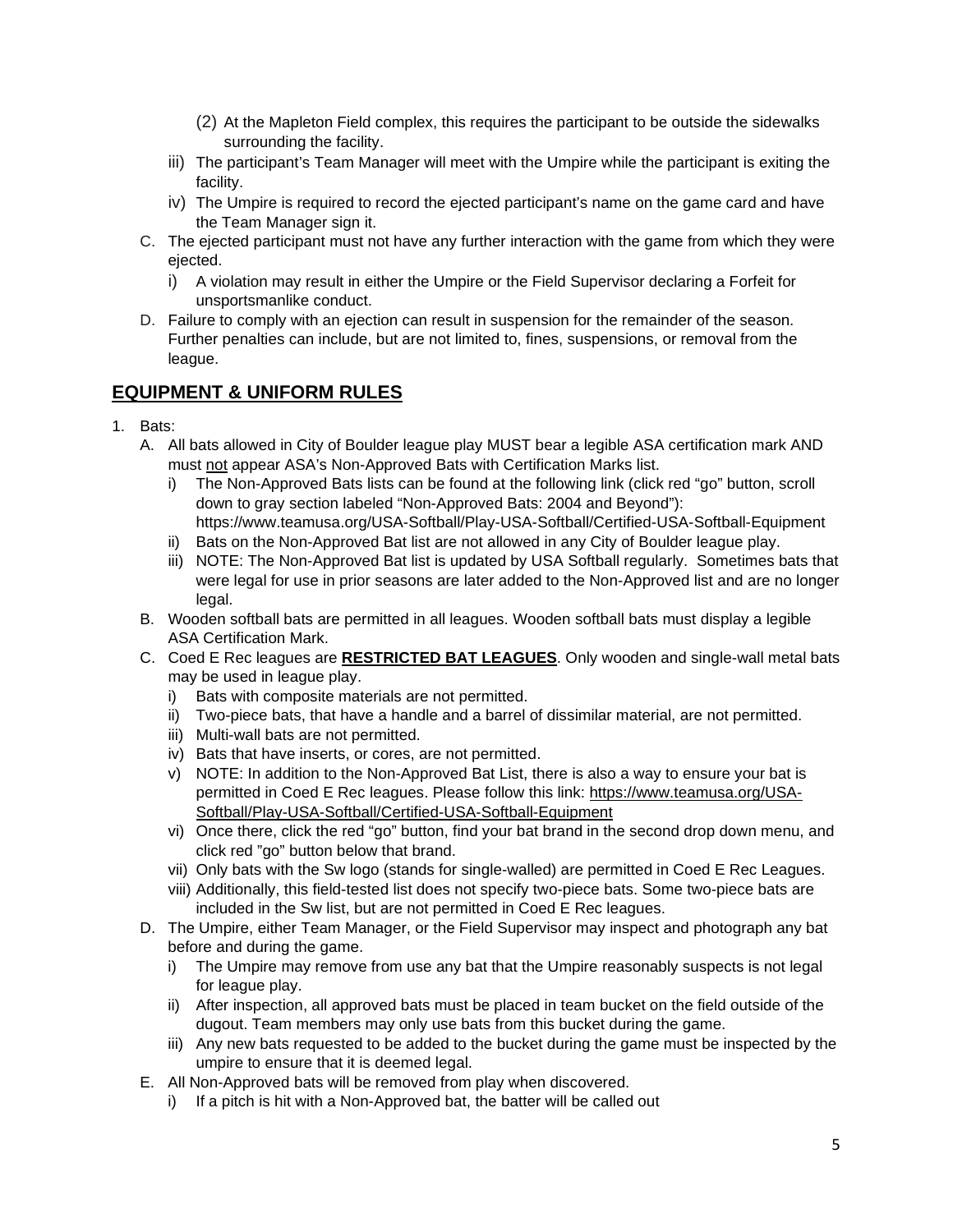- ii) The ball is dead and base runners must return to the last base occupied.
- iii) The Umpire will record its brand/model on the game card.
- iv) Repeated offenses of illegal bat use by a team may result in fines or game Forfeits levied by the Program Coordinator.
- 2. Uniforms: Uniforms are strongly encouraged. See ASA rule 3, section 6.
	- A. It is asked that teams dress in similar colored shirts with numbers.
	- B. All players must wear a shirt, closed-toe athletic shoes, and shorts or pants.
	- C. Metal cleats, or screw-in style plastic cleats, are not allowed in City of Boulder leagues.
	- D. Midriff baring clothes are not allowed in City of Boulder leagues
	- E. Costumes are permitted, but must not cause any hindrance in play or danger to any participant or the Umpire.

# **LEAGUE STANDING RULES**

- 1. Tiebreaker Rule: When 2 or more teams have identical win-loss records at the end of league play, the following method will be used to determine league standings.
	- A. Fewest number of forfeits (If a team has more forfeits than another team it is tied with, that team is eliminated from the tiebreaking)
	- B. Head to head (or group) (The head to head standings of the tied team, when the teams remaining in the tie have played each other equal number of times.)
	- C. Head to head (or group) run differential
	- (in games played against each other, the team with the biggest runs for/against difference wins the tiebreaking) D. Head to head (or group) runs against
	- (in games played against each other, the team with the fewest runs allowed wins the tiebreaking) E. Total season runs for
	- (the team that has scored the most runs in the season wins the tiebreaking)
	- F. Coin toss if two teams remain in the tie, a draw by lot if more than two team remain in the tie.
		- i) If a tiebreaker cannot be determined at one level based on teams not playing one another an equal number of times, the tiebreaker moves to the next level.
		- ii) If, in the case of a three team tie, and one team loses a tiebreaker, the team remaining in the tiebreaker move to the next level, not back to the start.
- 2. Final standings will be posted within 24 hours of your last regular season game; any protest of standings must be made within 24 hours of posting. After 24 hours, standings are final.
- 3. Championships:
	- A. The League Championship is awarded to the winning team of the final playoff game, 1st seed versus 2nd seed. Overall record will not count in the final game. It is winner take all.
	- B. In the event there is a league with an odd number of teams, there will be a 'play in' for the championship game. The winner of the 2nd vs. 3rd seed game will play the 1st seed for winner takes all Championship.
- 4. Competitive Parity:
	- A. The Program Coordinator has the right to place teams appropriately to preserve competitive parity within the leagues
	- B. Teams that win their league with 0 or 1 loss may be required to move up to a higher division the following season, or at the Program Coordinator's discretion. This move may be waived if the roster changes by 5 or more players.

# **SCHEDULING**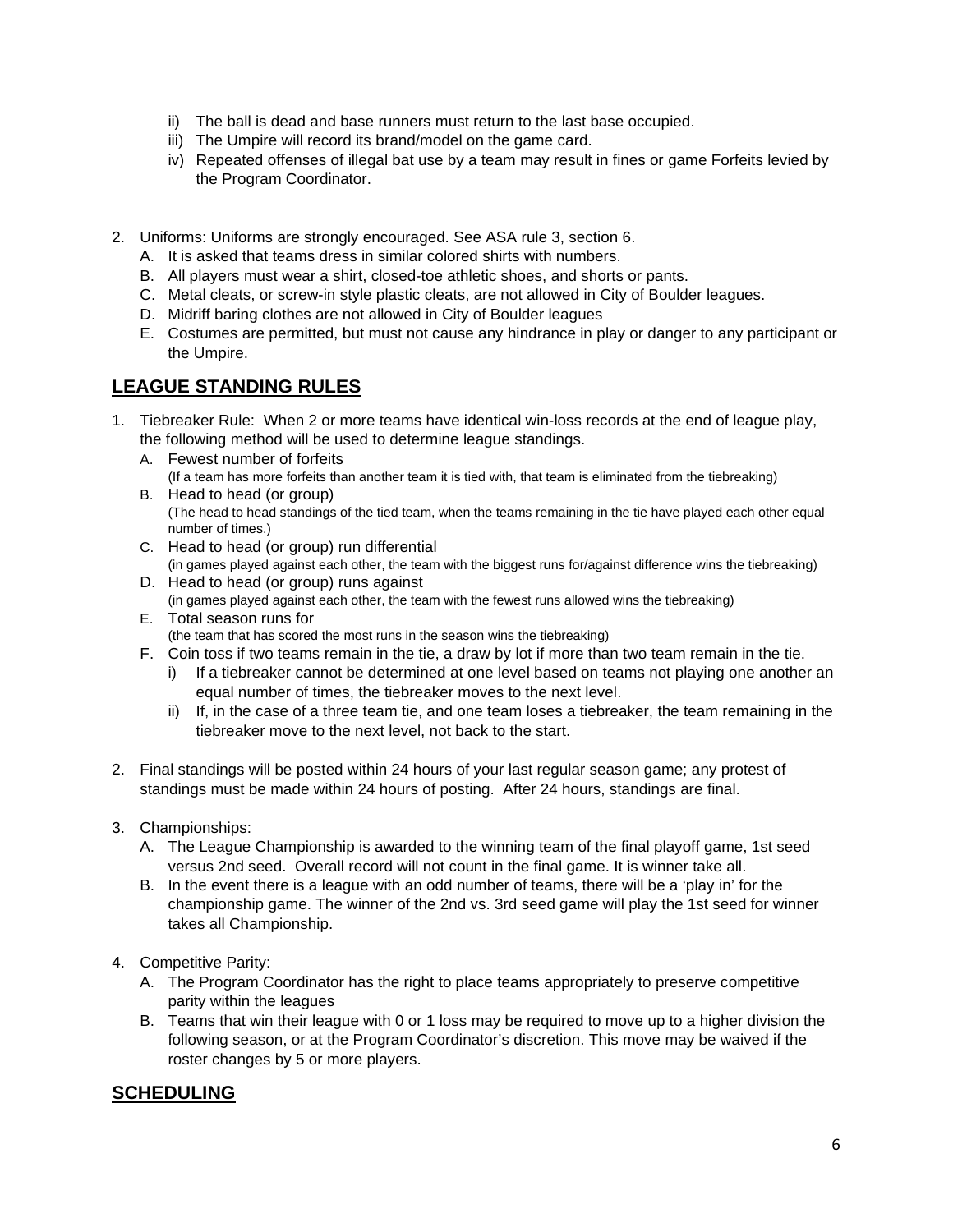- 1. All games are scheduled by the Program Coordinator.
	- A. Games are not rescheduled except for adverse weather conditions or unplayable fields.
	- B. Games will be played if at all possible. Games may be played in weather conditions that are not ideal.
- 2. Inclement Weather:
	- A. When games must be canceled because of unplayable field conditions, that information will be posted on the rainout line and Twitter.
		- **i) Weather Line: 303-441-3410, press 1**
		- ii) **Twitter: #BPRsports**
	- B. NOTICE: Games may be canceled at any time due to weather or field conditions.
		- i) If field conditions are deemed unplayable during the day, that decision will be posted no later than 4:00pm Monday through Friday, or by 2 hours prior to the first game on weekends.
			- (1) After these deadline times, field conditions will be determined by the Field Supervisor at the scheduled game time.
		- ii) If field conditions deteriorate and become unplayable, the Field Supervisor will post the cancellation decision to the Weather Line and Twitter immediately.
	- C. Please note that games will often be played in inconvenient conditions: games will not be called unless field conditions are deemed unplayable.
- 3. Rescheduling of Games
	- A. Make-up game schedules will be posted within 2 business days after the rain out. Once a game has been rescheduled, the make-up date will not be rescheduled for any reason unless the game is rained out again.
	- B. In case of a rain out, it is the Team Manager's responsibility to locate the make-up game, day, time and location. Makeup games will be added into your game schedules posted on www.teamsideline.com
	- C. If a team knows of a scheduling conflict (e.g. they play on another team, cannot play a certain night), please notify the Program Coordinator at 303-413-7465 by 10am the day following the cancellation.
	- D. Make up games are scheduled according to field availability. The following priority is used:
		- i) The same night as the teams regularly plays (very hard to accommodate).
		- ii) Monday through Thursday, if available.
		- iii) Weekends.
	- E. Canceled or rescheduled games may be scheduled as doubleheaders.
	- F. It is the team manager's responsibility to notify team members of makeup game times.
	- G. All teams will get the amount of games that they paid for regardless of weather. If we need to extend the season or play multiple games in the last week of the season we will do so to get games in.
- 4. Location of Fields:

East Mapleton Fields 30th and Mapleton

Stazio Fields 1,2,3,4 63rd and Arapahoe (complex with white tent) Stazio Fields 5, 6, 7 63rd and Arapahoe (complex north of white tent)

-----------------------------------------------------------------------------------------------------------------------------------------

## **CITY OF BOULDER PARKS AND RECREATION-SPORTS**

**ADULT SPORTS**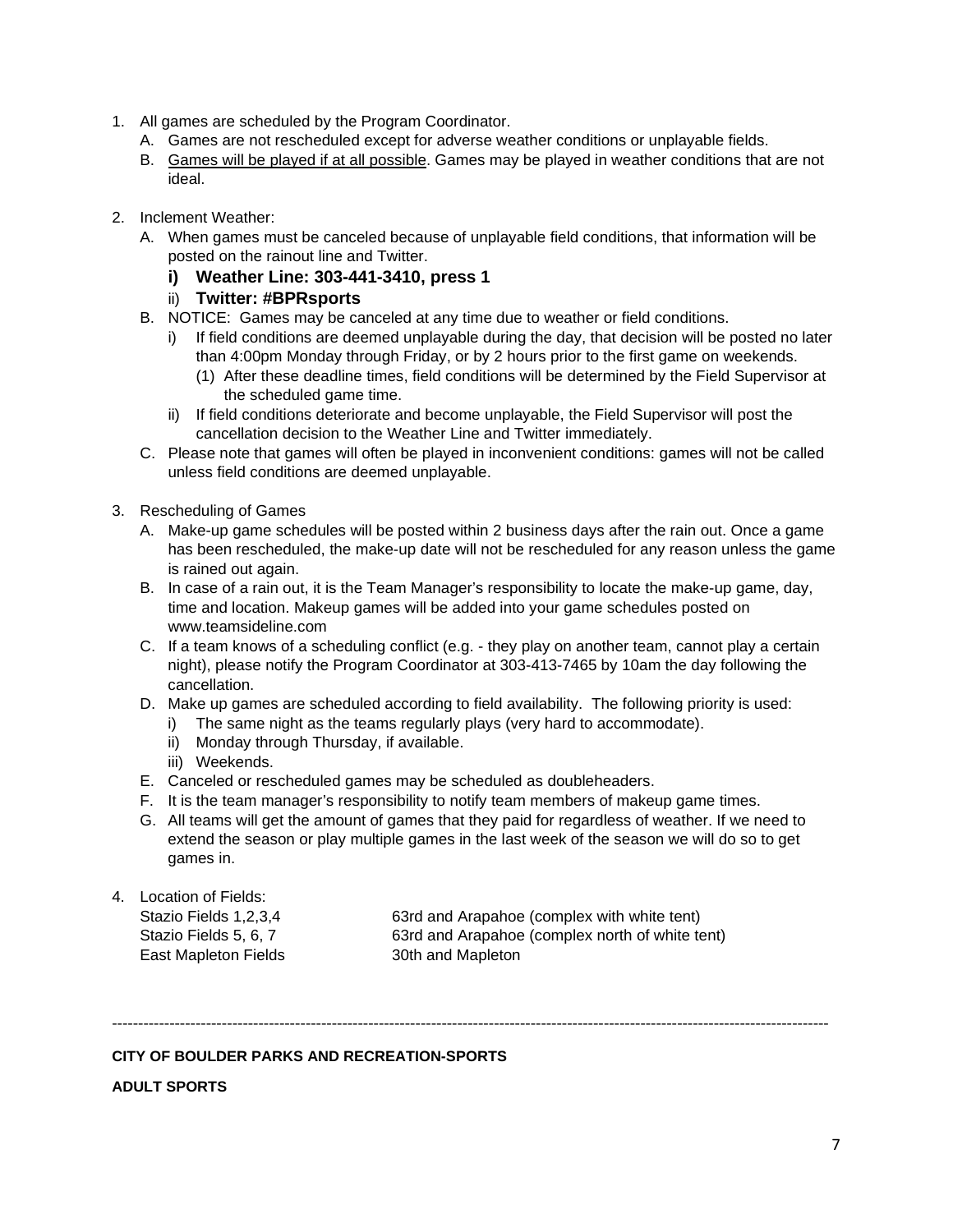#### OBJECTIVES AND PURPOSES

The objectives and purposes of the Boulder Parks and Recreation Department Adult Sports Leagues shall be to foster, develop, promote, and regulate amateur sports in the City of Boulder; to establish rules and regulations governing all teams participating: to engage in any activity that will be beneficial to the participants and the leagues' well-being, and to extend the sports as wholesome recreational activities.

### GENERAL POLICY STATEMENT

The Boulder Parks and Recreation Department reserves the right to change any and all rules, regulations and policies whenever due cause warrants a change. When a change is made, all managers of teams affected by the change will be notified immediately.

#### GENERAL POLICIES

The regulations stated under General Policies will govern all adult sport leagues: basketball, softball, dodgeball, volleyball, kickball and soccer.

Animals: No animals will be allowed in any sport complex with the exception of service animals with clearly marked insignia.

Bottles and Kegs: No bottles or kegs are allowed at the sport complexes.

Pleasant View Soccer Complex – No alcohol is allowed.

Sportsmanship and fair play will be the hallmark of all adult sport programs.

The Rules Committee that governs all Boulder Parks and Recreation Adult Sports will be composed of the Recreation Supervisor and the Program Coordinator for the respective sport.

#### TEAM REGISTRATION

In the event that we receive the maximum number of team entries during registration, the following priority will be used for teams on the waiting list.

One: teams that were first added to the waitlist.

Two: teams that played in the same league and classification last year or teams moving up a classification.

Three: teams that contain the highest percentage of City of Boulder residents.

Entry Fees and deadlines vary with each sport or league; please refer to the entry fee listed under each sport. Entries must be received by the published deadline or late fees may be incurred. Teams will not be considered entered until their entry fee has been paid in full.

Dividing Teams: The Boulder Parks and Recreation Department reserves the right and authority to place teams into leagues or divisions so competitive parity can be achieved.

Limit of Team Entries: The number of team entries will be limited due to facility availability. All entries are taken on a first come, first served basis. To assure team entry, team fees must be paid at the time of registration as designated on the specific league information.

#### ROSTERS

Each player must sign the roster/waiver form before playing to be considered an eligible player.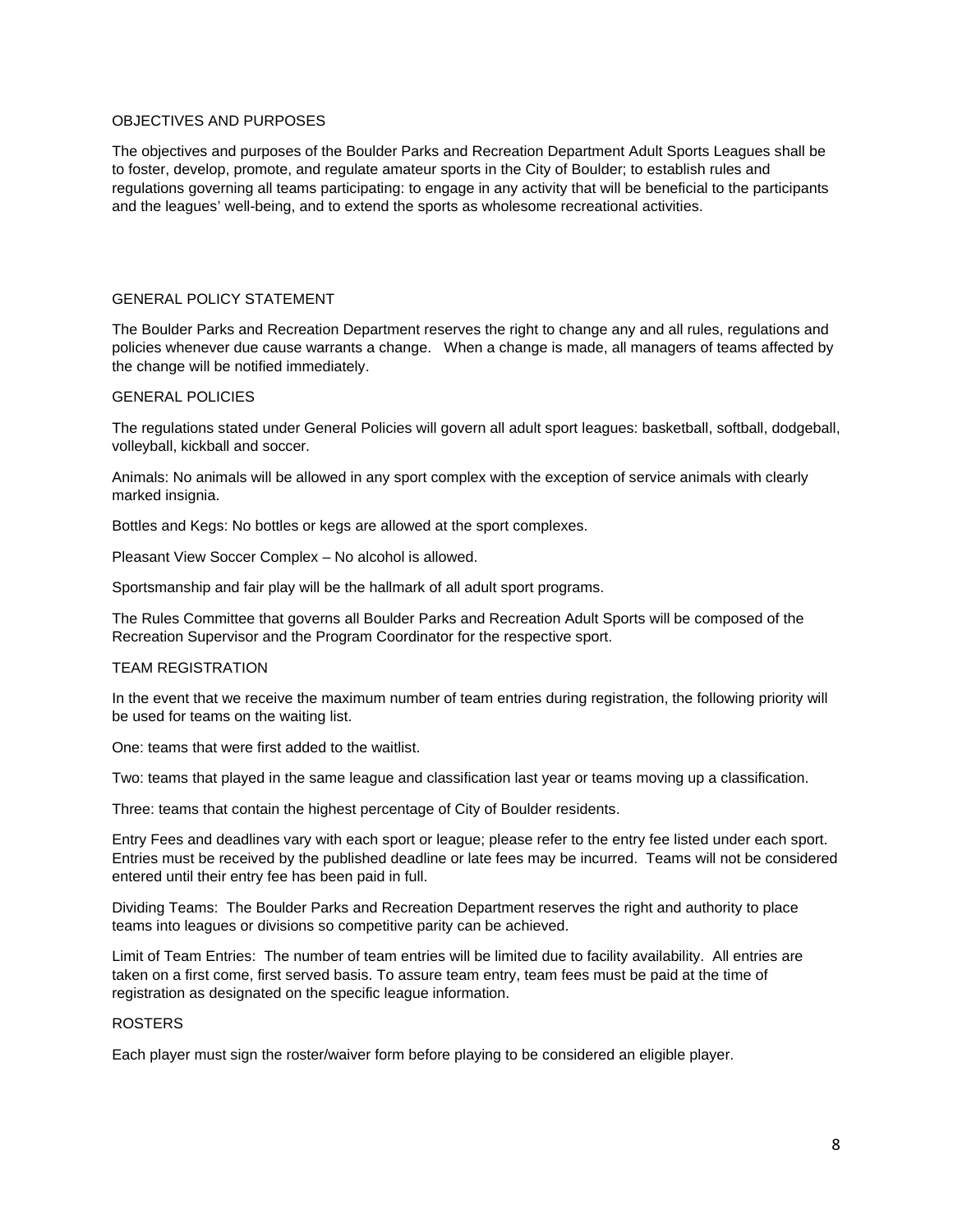Teams may have as many players on its roster as desired. All rosters must be turned in either typed or printed in a neat manner. Teams may add players at any time during the season unless designated by specific league rules.

Refunds: Absolutely no entry or player fees will be refunded once the deadline has passed.

Players may play in as many leagues as they want but only one team per league. Players must sign a roster/waiver for each team they play with.

Participants must be 18 years of age in order to play in the Adult Sport Leagues.

Current varsity athletes in the particular sport from either high school or college are ineligible during "on" season.

## NO OFFICIAL PRESENT RULE

In the event that an official fails to be present and the two teams wish to play:

- 1. The game supervisor must be notified.
- 2. The absent official form must be signed by both team managers and the game supervisor.
- 3. At the game's end the form must be given to the game supervisor.
- 4. The scores will then be entered into the official record.

In the event that an official fails to be present and the two teams do not wish to play, a make up game will be scheduled at Program Coordinator's discretion.

Release of Liability: It is the manager's responsibility to see that each player is aware and agrees that there are certain inherent dangers and risks involved in playing and participating in the sports of basketball, softball, dodgeball, volleyball, kickball and soccer. By accepting the role of manager you assume the liability for all players who have not signed the roster. All players must realize that they may be exposed to possible injury in connection with participation in the sport. All players are to be notified that the City of Boulder, the affiliated facilities, affiliated teams, and any staff members will not be held responsible for injuries.

## **City of Boulder Player Code of Conduct**

#### **Definitions**

Manager - A person designated as the team spokesperson. One who is either a player or non-player

Player - A person who actively participates in the game, whether it is playing or sitting on the bench, and who is on the roster.

Spectator - A person who comes out to watch the games for entertainment with no physical involvement.

Official - A person on the field to administer the official rules.

Participation - Any involvement in the Boulder Parks and Recreation Department activities such as spectating, officiating, playing, coaching, registering for classes, or attending non-sporting events.

Recreation Activity - Any class or event sponsored by the Boulder Parks and Recreation Department.

Program Coordinator - The full-time Parks and Recreation employee designated to organize and supervise the activity.

Team names may not reference; race, gender, ethnicity, religion or anything else that may be ruled on as offensive or inappropriate by the Sports Rules Committee, including offensive language or slang.

No player shall:

- 1. At any time lay a hand upon, shove, strike, or threaten an official, player, or spectator.
- 2. Refuse to abide by an official's decision.